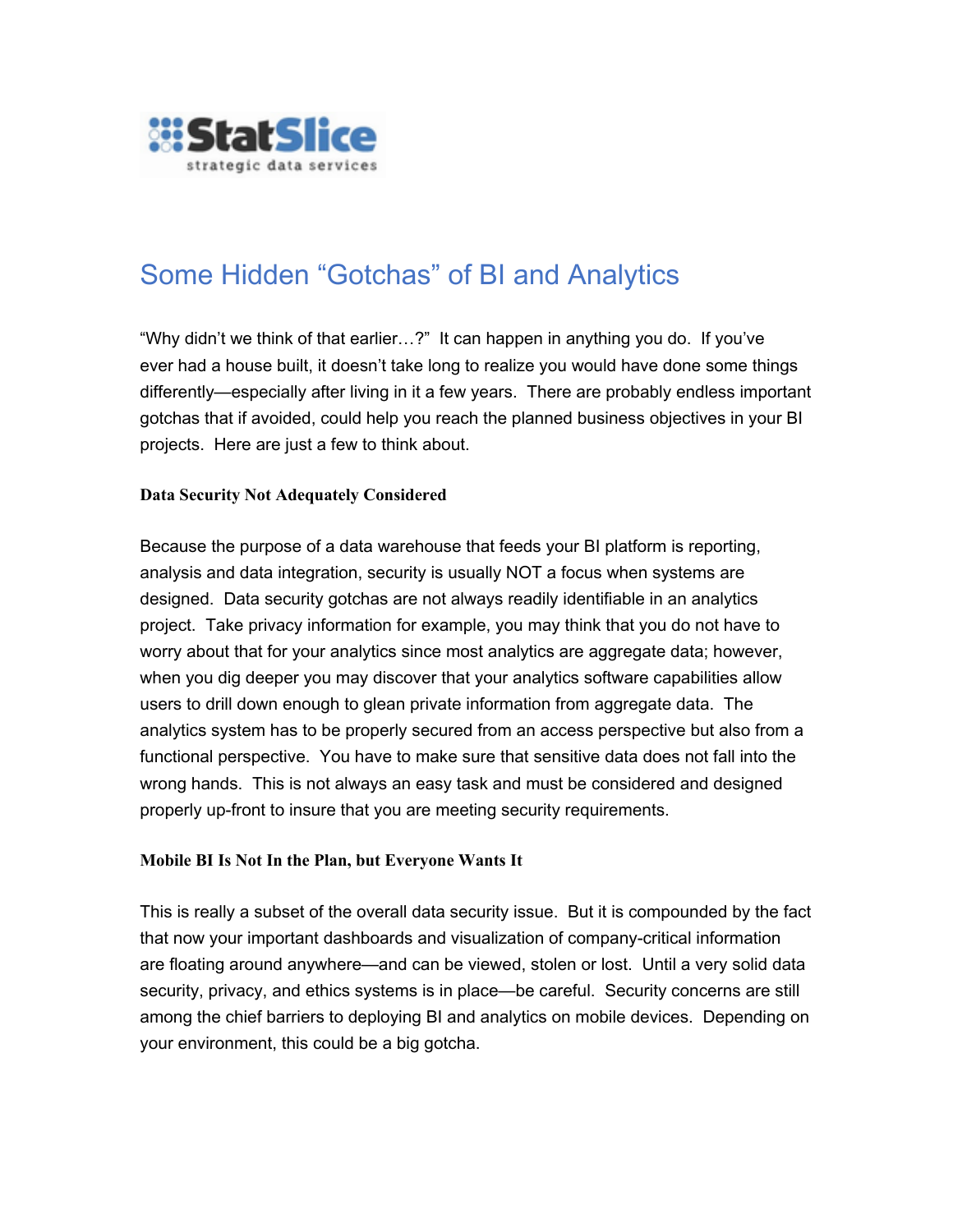## **KPIs and Business Objectives Not Clearly Established**

Today's corporate culture is bombarded with conflicting goals and overwhelmed with meeting market challenges and demands. This often reflects on analytics projects as poorly defined business objectives or worst a business that is not sure about its Key Performance Indicators (KPIs). KPIs are at the heart of an analytics system because if management is not clear about what they are measuring it will lead to confusion and losses. It is important to avoid this pitfall by having a champion on your team that is fighting to keep your KPIs clear and aligned with your business objectives. Otherwise you end up with a failed analytics system. KPIs can also be helpful in avoiding another nasty gotcha—scope creep—that can easily happen when the end goals are not clearly defined.

### **Overly Aggressive Schedule Concerns**

The project has been approved. Everyone is excited. The world is about to become a better place. All the right players are lined up. The problem: someone, somehow, somewhere approved a project schedule that is really tight. Overly ambitious target setting is one of the biggest reasons for projects failing. If a project continues to miss key dates, funding can be at risk. Morale drops as overtime efforts build up and no end is in sight. The reasons for schedule challenges can be hard to estimate, understand and anticipate. If you are presented with a deadline that has you concerned, try to get everyone together and think things through a bit more in depth. Everyone is anxious to get started—but sit back for a day or two and review the plan. Look at key milestones that are dependent on other milestones that you can't control. It's not fun going through objectives and milestones with a microscope, but it can avoid many problems down the line. If you project is complicated, with a lot of dependencies, the possibility of a big gotcha is high.

# **No Real Prototyping**

One thing that could also help the scheduling is the concept of prototyping. BI designers and developers do not generally build prototypes, modify them as users review them, and then develop into the finish product. Many tend to create something rather blindly, hoping it is right based on what they knew at the time, and build in a big chunk of time at the end for re-work and re-design. Obviously this can be problematic with budgets and tight deadlines.